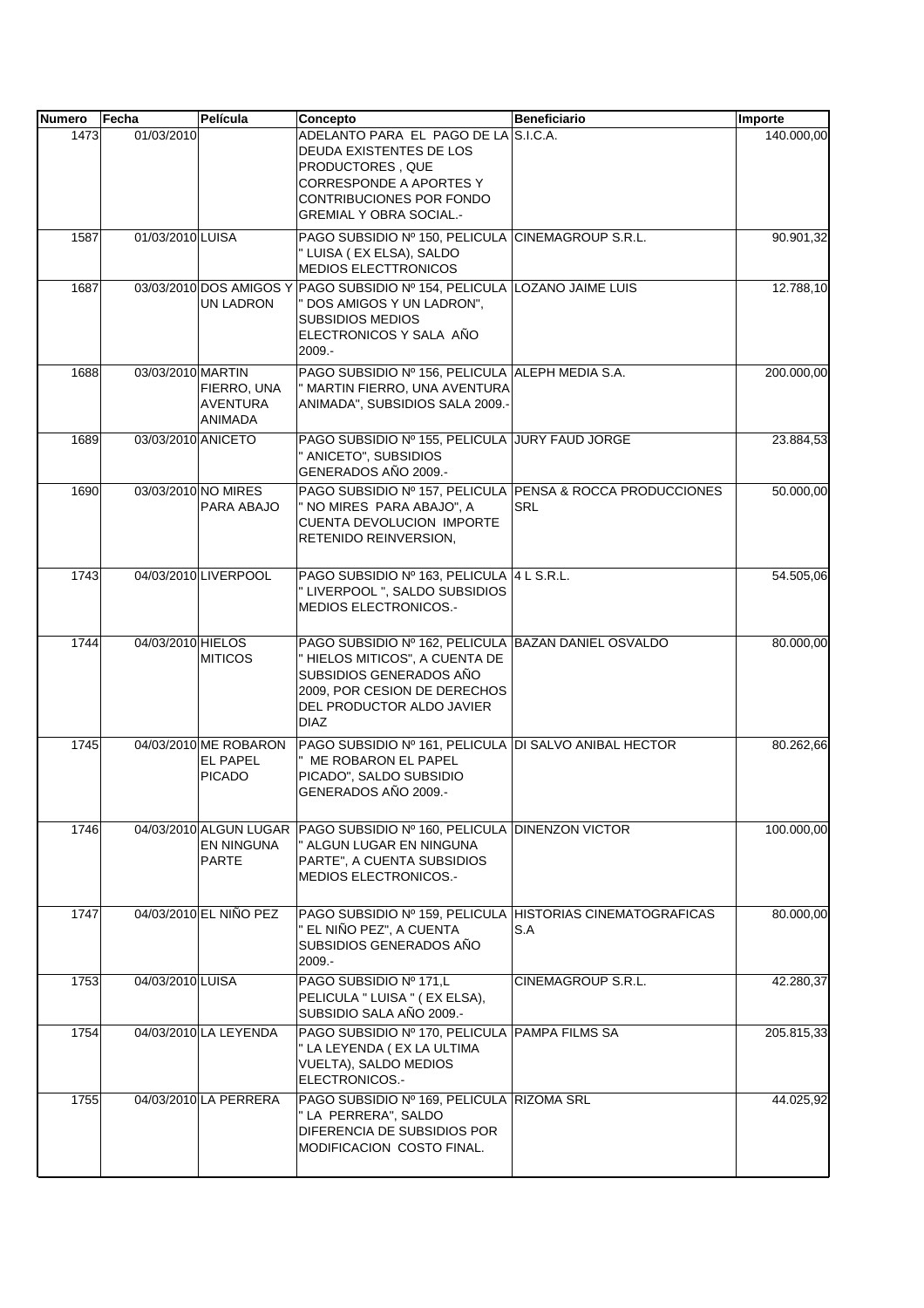| 1756         | 04/03/2010 NUNCA   | <b>ESTUVISTE</b><br>TAN<br><b>ADORABLE</b>    | SUBSIDIO Nº 168, PELICULA "<br>NUNCA ESTUVISTE TAN<br>ADORABLE", A CUENTA<br>SUBSIDIOS GENERADOS AÑO<br>2009, PARA APLICAR AL CREDITO<br>DE LA PELICULA " NUNCA<br>ESTUVISTE TAN ADORABLE", DE<br>LA PRODUCTORA COOP DE<br>TRABAJO KAOS LTDA.<br><b>COMPENSACION</b> | INST. NAC. DE CINE Y ARTES<br><b>AUDIOVISUALES</b>                             | 893.899,84              |
|--------------|--------------------|-----------------------------------------------|----------------------------------------------------------------------------------------------------------------------------------------------------------------------------------------------------------------------------------------------------------------------|--------------------------------------------------------------------------------|-------------------------|
| 1756         | 04/03/2010 NUNCA   | <b>ESTUVISTE</b><br>TAN<br><b>ADORABLE</b>    | SUBSIDIO Nº 168, PELICULA "<br>NUNCA ESTUVISTE TAN<br>ADORABLE", A CUENTA<br>SUBSIDIOS GENERADOS AÑO<br>2009, PARA APLICAR AL CREDITO<br>DE LA PELICULA " NUNCA<br>ESTUVISTE TAN ADORABLE", DE<br>LA PRODUCTORA COOP DE<br>TRABAJO KAOS LTDA.<br><b>COMPENSACION</b> | INST. NAC. DE CINE Y ARTES<br><b>AUDIOVISUALES</b>                             | -893.899,84             |
| 1757         | 04/03/2010 NUNCA   | <b>ESTUVISTE</b><br>TAN<br><b>ADORABLE</b>    | " NUNCA ESTUVISTE TAN<br>ADORABLE", A CUENTA<br>SUBSIDIOS GENERADOS AÑO<br>2009.-                                                                                                                                                                                    | PAGO SUBSIDIO Nº 168, PELCIULA COOPERATIVA DE TRABAJO KAOS<br>LTDA.            | 100.000,00              |
| 1758         | 04/03/2010 NUNCA   | <b>ESTUVISTE</b><br>TAN<br>ADORABLE           | SUBSIDIO Nº 168, PELICULA "<br>NUNCA ESTUVISTE TAN<br>ADORABLE", A CUENTA<br>SUBSIDIOS GENERADOS AÑO<br>2009, PARA APLICAR AL CREDITO<br>DE LA PELICULA " NUNCA<br>ESTUVISTE TAN ADORABLE", DE<br>LA PRODUCTORA<br><b>COMPENSACION</b>                               | INST. NAC. DE CINE Y ARTES<br><b>AUDIOVISUALES</b>                             | 893.899,84              |
| 1759         | 04/03/2010 ISIDORO |                                               | PAGO SUBSIDIO Nº 167, PELICULA ALEPH MEDIA S.A.<br>" ISIDORO", DEVOLUCION<br><b>IMPORTE RETENIDO</b><br>REINVERSION PROD. ALEPH<br>PROD. SA                                                                                                                          |                                                                                | 91.692,39               |
| 1760         |                    | 04/03/2010 ESPERANDO<br>LA CARROZA 2          | PAGO SUBSIDIO Nº 166, PELICULA TRIGO, ALBERTO FRANCISCO<br>" ESPERANDO LA CARROZA II",<br>SUBSIDIOS GENERADOS AÑO<br>2009.-                                                                                                                                          |                                                                                | 4.644,98                |
| 1761         |                    | 04/03/2010 ESPERANDO<br>LA CARROZA 2          | PAGO SUBSIDIO Nº 166, PELICULA SER TV PRODUCCIONES SA<br>" ESPERANDO LA CARROZA II".<br>SUBSIDIOS GENERADOS AÑO<br>2009.-                                                                                                                                            |                                                                                | 136.112,03              |
| 1762         | 04/03/2010 MADRES  |                                               | " MADRES", SALDO SUBSIDIOS<br>GENERADOS AÑO 2007-2008 Y<br>$2009. -$                                                                                                                                                                                                 | PAGO SUBSIDIO Nº 164, PELICULA ASOCIACION CIVIL Y CULTURAL EL<br><b>FISGON</b> | 34.121,38               |
| 1763         | 04/03/2010 MADRES  |                                               | PAGO SUBSIDIO Nº 164, PELICULA INST. NAC. DE CINE Y ARTES<br>" MADRES", INFORME 513, EXP. Nº AUDIOVISUALES<br>3510/04 .-                                                                                                                                             |                                                                                | 9.121,45                |
| 1910<br>1912 |                    | 19/03/2010 QUIEREME<br>19/03/2010 VIL ROMANCE | PAGO SUBSIDIO Nº 196 PEL. "<br>QUIEREME", DEVOLUCION<br>IMPORTE RETENIDO REIVERSION.<br><b>CESION DEL PRODUCTOR</b><br>KOMPEL PRODUCCIONES SRL<br>PAGO SUBSIDIO Nº 182 PEL. " VIL                                                                                    | ALEPH MEDIA S.A.<br>CAMPUSANO JOSE CELESTINO                                   | 111.425,36<br>33.012,57 |
|              |                    |                                               | ROMANCE", SUBSIDIO MEDIOS<br>ELECTRONICOS".-                                                                                                                                                                                                                         |                                                                                |                         |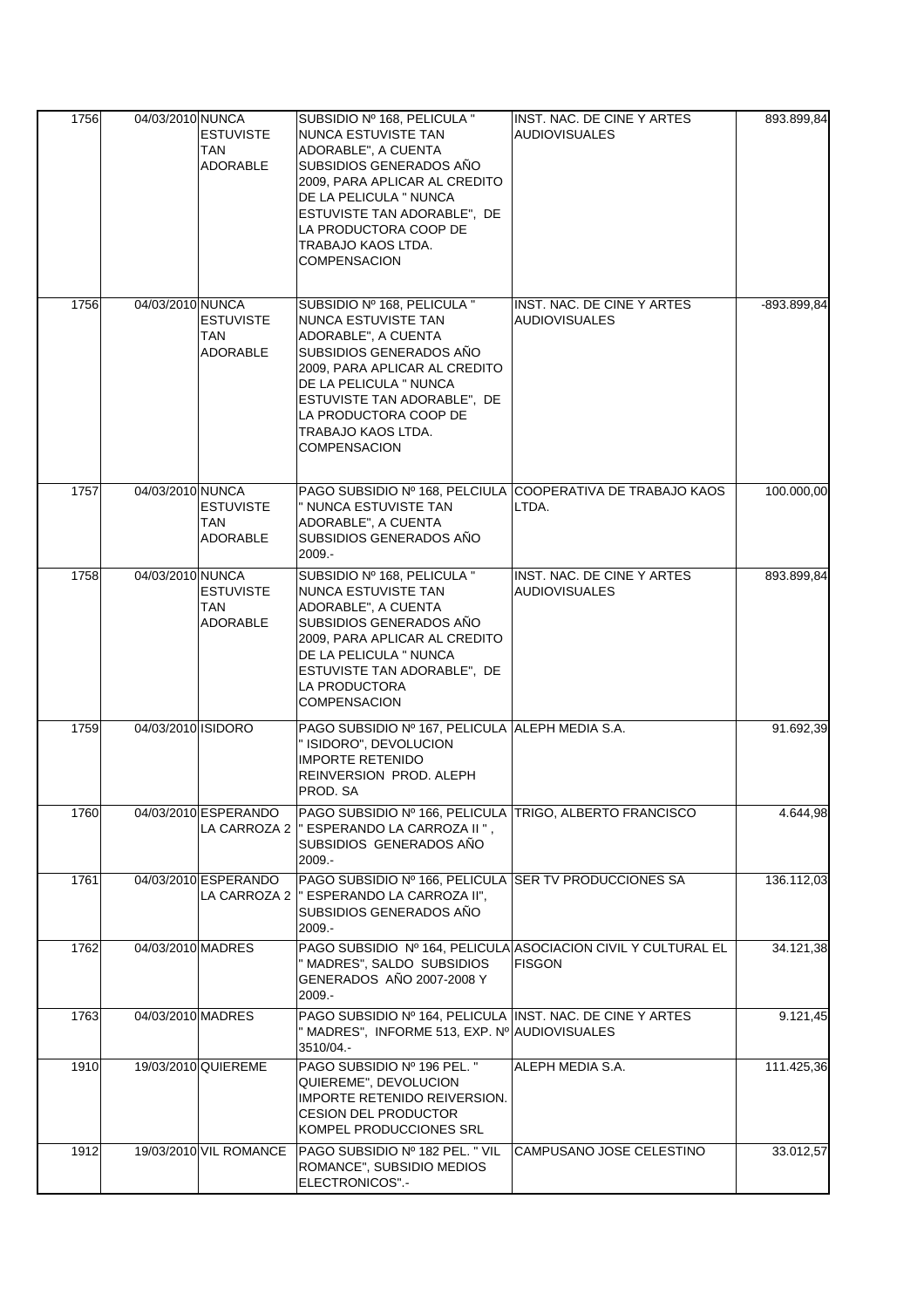| 1920<br>19/03/2010 GOLPES | <b>BAJOS</b>                        | PAGO SUBSIDIO Nº 200 PEL. "<br>GOLPES BAJOS", A CUENTA                                                                                                                                                                                   | INST. NAC. DE CINE Y ARTES<br><b>AUDIOVISUALES</b> | 40.000,00  |
|---------------------------|-------------------------------------|------------------------------------------------------------------------------------------------------------------------------------------------------------------------------------------------------------------------------------------|----------------------------------------------------|------------|
|                           |                                     | SUBSIDIOS 2009, PARA APLICAR<br>AL ANTICIPO OTORGADO POR<br>RES. 2020/09. COMPENSACION                                                                                                                                                   |                                                    |            |
| 1921<br>19/03/2010 GOLPES | <b>BAJOS</b>                        | PAGO SUBSIDIO Nº 200 PEL. "<br>GOLPES BAJOS", A CUENTA<br>SUBSIDIOS 2009. CESION DEL<br>PRODUCTOR LEONARDO HUSSEN                                                                                                                        | <b>SERRA EMILIANO PABLO</b>                        | 12.000,00  |
| 1922<br>19/03/2010 GOLPES | <b>BAJOS</b>                        | PAGO SUBSIDIO Nº 200 PEL. "<br>GOLPES BAJOS", A CUENTA<br>SUBSIDIOS 2009.                                                                                                                                                                | <b>LEONARDO A.HUSSEN</b>                           | 48.000,00  |
| 1925                      | 19/03/2010 IMAGEN FINAL             | PAGO SUBSIDIO № 183 PEL. "<br>IMAGEN FINAL", SUBSIDIOS 2009,<br>PARA APLICAR ALANTICIPO<br>OTORGADO POR RESOLUCION<br>1595/09.-. PRODUCTOR<br><b>MAXIMILAINO DUBOIS-</b><br><b>HABITACION DISPONIBLE-1520</b><br>PRODUCC. - COMPENSACION | INST. NAC. DE CINE Y ARTES<br> AUDIOVISUALES       | 62.663,63  |
| 1926                      | 19/03/2010 DIAS DE MAYO             | PAGO SUBSIDIO Nº 185 PEL. "<br>DIAS DE MAYO", SALDO SUBSIDIO<br>SALA 2009, PARA APLICAR<br>ALANTICIPO (RES. 278/09), DIAS<br>DE MAYO. PRODUCTOR GUSTAVO<br>POSTIGLIONE-VISION INTERIOR<br>SRL. - COMPENSACION                            | INST. NAC. DE CINE Y ARTES<br><b>AUDIOVISUALES</b> | 14.517,53  |
| 1927                      | 19/03/2010 LOS ANGELES              | PAGO SUBSIDIO Nº 184 PEL. " LOS INST. NAC. DE CINE Y ARTES<br>ANGELES", PARA APLICAR<br>ALANTICIPO (SUBS. 272-314-656-<br>09). PRODUCTOR CRUZ DEL SUR<br>CINE SRL-JUAN BALDANA. -<br><b>COMPENSACION</b>                                 | <b>AUDIOVISUALES</b>                               | 170.000,00 |
| 1928                      | 19/03/2010 SILENCIOS                | PAGO SUBSIDIO Nº 187 PEL. "<br>SILENCIOS", PARA APLICAR AL<br>ANTICIPO PEL. "SILENCIOS"<br>R.1387/09. PRODUCTOR GUEVARA<br>FILMS SRL-DOMENICA FILMS. -<br><b>COMPENSACION</b>                                                            | INST. NAC. DE CINE Y ARTES<br><b>AUDIOVISUALES</b> | 90.000,00  |
| 1929                      | 19/03/2010 SILENCIOS                | PAGO SUBSIDIO Nº 187 PEL. "<br>SILENCIOS", PARA APLICAR AL<br>CREDITO DE LA PEL. "<br>SILENCIOS", PRODUCTOR<br>GUEVARA FILMS-DOMENICA<br>FILMS. - COMPENSACION                                                                           | INST. NAC. DE CINE Y ARTES<br><b>AUDIOVISUALES</b> | 448.850,19 |
| 1930                      | 19/03/2010 VECINOS                  | PAGO SUBSIDIO Nº 188 PEL. "<br>VECINOS". PARA APLICAR AL<br>ANTICIPO PEL VECINOS. RES.<br>959/09. - COMPENSACION                                                                                                                         | INST. NAC. DE CINE Y ARTES<br><b>AUDIOVISUALES</b> | 100.000,00 |
| 1931                      | 19/03/2010 VECINOS                  | PAGO SUBSIDIO Nº 188 PEL. "<br>VECINOS", PARA APLICAR AL<br>CREDITO DE LA PEL. " VECINOS".<br>PRODUCTOR RODOLFO DURAN-<br>SOMBRA CINE SRL. -<br><b>COMPENSACION</b>                                                                      | INST. NAC. DE CINE Y ARTES<br><b>AUDIOVISUALES</b> | 661.603,84 |
| 1937                      | 19/03/2010 FANTASMAS<br>DE LA NOCHE | PAGO SUBSIDIO Nº 193 PEL. "<br>FANTASMAS DE LA NOCHE", A<br>CUENTA SUBSIDIOS 2009, PARA<br>APLICAR AL ANTICIPO POR RES.<br>793/09, DEL PRODUCTOR MONICA<br>ESTER ROZA. COMPENSACION                                                      | INST. NAC. DE CINE Y ARTES<br><b>AUDIOVISUALES</b> | 160.000,00 |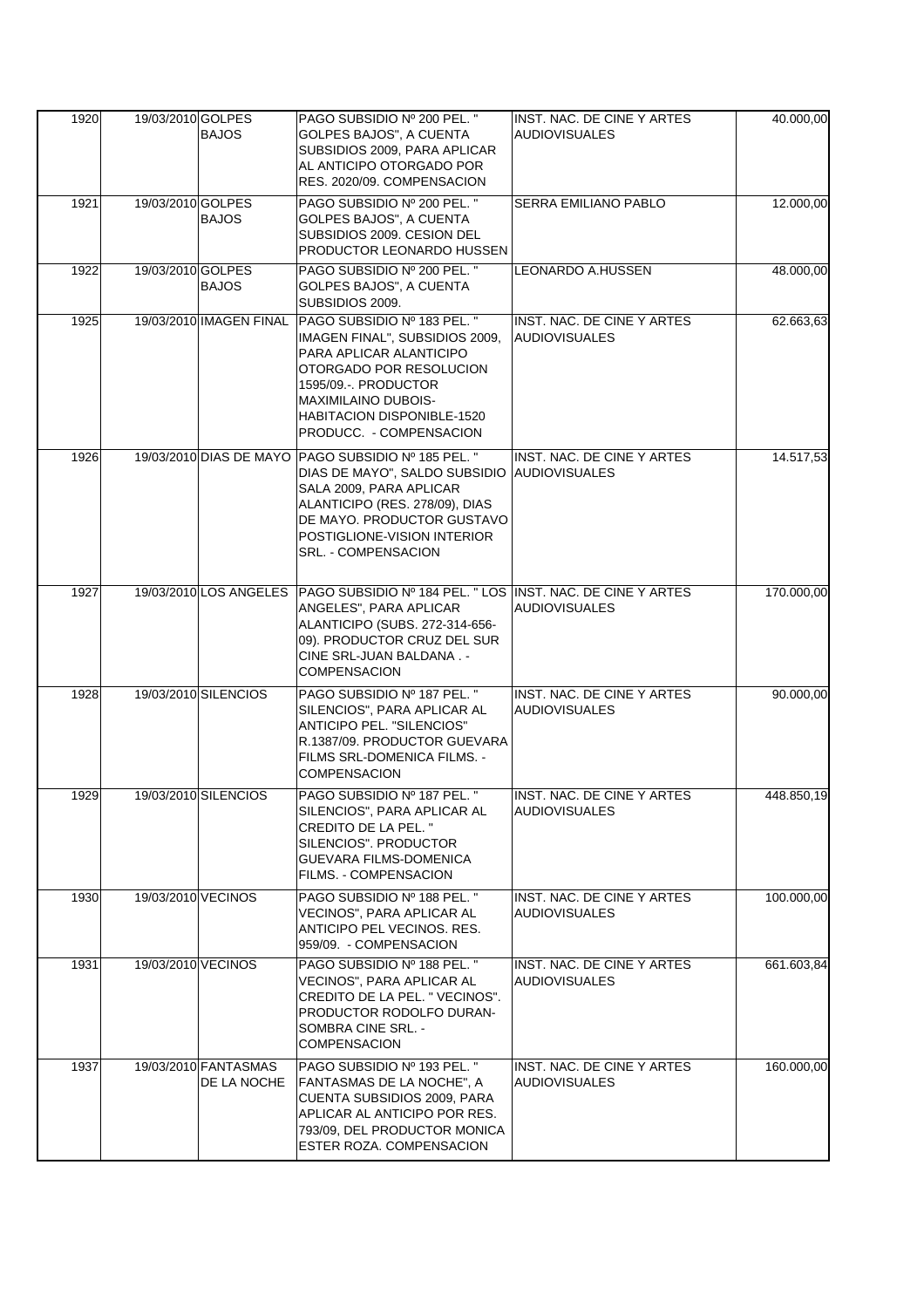| 1938 | 19/03/2010 FANTASMAS<br>DE LA NOCHE         | PAGO SUBSIDIO Nº 193 PEL. "<br>FABTASMAS DE LA NOCHE". A                                                                                                                                                           | INST. NAC. DE CINE Y ARTES<br><b>AUDIOVISUALES</b>                           | 624.821,92 |
|------|---------------------------------------------|--------------------------------------------------------------------------------------------------------------------------------------------------------------------------------------------------------------------|------------------------------------------------------------------------------|------------|
|      |                                             | CUENTA SUBSIDIOS 2009, PARA<br>APLICAR AL CREDITO DE LA PEL. "<br>FANTASMAS DE LA NOCHE",<br>PRODUCTOR MONICA ESTER<br>ROZA. COMPENSACION                                                                          |                                                                              |            |
| 1939 | 19/03/2010 EL TORCAN                        | PAGO SUBSIDIO Nº 189 PEL. " EL<br>TORCAN", SUBSIDIOS 2009, PARA<br>APLICAR AL CREDITO DE LA PEL. "<br>EL TORCAN", PRODUCTOR<br>GABRIEL ADRIAN ARREGUI.<br><b>COMPENSACION</b>                                      | INST. NAC. DE CINE Y ARTES<br><b>AUDIOVISUALES</b>                           | 332.907,66 |
| 1940 | 19/03/2010 MENTIRAS<br><b>PIADOSAS</b>      | PAGO SUBSIDIO Nº 186 PEL. "<br>MENTIRAS PIADOSAS", SALDO<br>SUBSIDIOS 2009, PARA APLICAR<br>AL CREDITO DE LA PEL. "<br>MENTIRAS PIADOSAS", DEL<br>PRDUCTOR MAXIMILIANO DUBOIS.<br><b>COMPENSACION</b>              | INST. NAC. DE CINE Y ARTES<br><b>AUDIOVISUALES</b>                           | 18.485,71  |
| 1941 | 19/03/2010 CUESTION DE<br><b>PRINCIPIOS</b> | PAGO SUBSIDIO Nº 194 PEL. "<br><b>CUESTION DE PRINCIPIOS", A</b><br><b>CUENTA SUBSIDIO SALA 2009,</b><br>PARA APLICAR AL ANTICIPO RES.<br>181-852-1680/09, PRODUCTOR<br>LEONARDO DI CESARE.<br><b>COMPENSACION</b> | INST. NAC. DE CINE Y ARTES<br><b>AUDIOVISUALES</b>                           | 662.594,57 |
| 1942 | 19/03/2010 MENTIRAS<br><b>PIADOSAS</b>      | PAGO SUBSIDIO Nº 186 PEL. "<br>MENTIRAS PIADOSAS", SALDO<br>SUBSIDIO SALA 2009, PARA<br>APLICAR AL ANTICIPO RES.<br>1344/09, MENTIRAS PIADOSAS,<br>PRODUCTOR MAXIMILIANO<br><b>DUBOIS, COMPENSACION</b>            | INST. NAC. DE CINE Y ARTES<br><b>AUDIOVISUALES</b>                           | 35.000,00  |
| 1944 | 19/03/2010 AMOROSA<br>SOLEDAD               | PAGO SUBSIDIO Nº 197 PEL. "<br>AMOROSA SOLEDAD", A CUENTA<br>SUBSIDIOS 2009.-                                                                                                                                      | <b>RIZOMA SRL</b>                                                            | 100.000,00 |
| 1971 | 23/03/2010 LA SOLEDAD                       | PAGO SUBSIDIO Nº 195, PELICULA CINEMA DIGITAL S.R.L.<br>" LA SOLEDAD", SUBSIDIO SALA<br>2009, POR CESION DE DERECHOS<br>DE LA PRODUCTORA TRES<br>MENTES SA.                                                        |                                                                              | 21.994,27  |
| 1973 | 23/03/2010 LA SOLEDAD                       | PAGO SUBSIDIO Nº 195, PELICULA TRES MENTES S.A.<br>" LA SOLEDAD", SUBSIDIO SALA<br>AÑO 2009.-                                                                                                                      |                                                                              | 21.994,27  |
| 1992 | 25/03/2010 MUSICA EN<br><b>ESPERA</b>       | " MUSICA DE ESPERA ". A<br><b>CUENTA SUBSIDIOS GENERADOS</b><br>2009 SALA Y MEDIOS<br>ELECTRONICOS.-                                                                                                               | PAGO SUBSIDIO Nº 208, PELICULA FIDEICOMISO FINANCIERO INVERT<br>FILM-SERIE I | 200.000,00 |
| 1993 | 25/03/2010 EL SECRETO<br>DE SUS OJOS        | PAGO SUBSIDIO Nº 207, PELICULA HADDOCK FILMS SRL<br>" EL SECRETO DE SUS OJOS", A<br>CUENTA SUBSIDIOS SALA 2009.-(<br>96.67%)                                                                                       |                                                                              | 193.340,00 |
| 1994 | 25/03/2010 EL SECRETO<br>DE SUS OJOS        | PAGO SUBSIDIO Nº 207, PELICULA 100 BARES PRODUCCIONES S.A.<br>" EL SECRETO DE SUS OJOS ", A<br><b>CUENTA SUBSIDIO SALA</b><br>2009.(3.33%)                                                                         |                                                                              | 6.660,00   |
| 1995 | 25/03/2010 BUENA VIDA<br><b>DELIVERY</b>    | PAGO SUBSIDIO Nº 205, PELICULA DI CESARE LEONARDO<br>" BUENA VIDA DELIVERY", SALDO<br>SUBSIDIOS GENERADOS SALA Y<br><b>MEDIOS ELECTRONICOS.</b>                                                                    |                                                                              | 105.391,11 |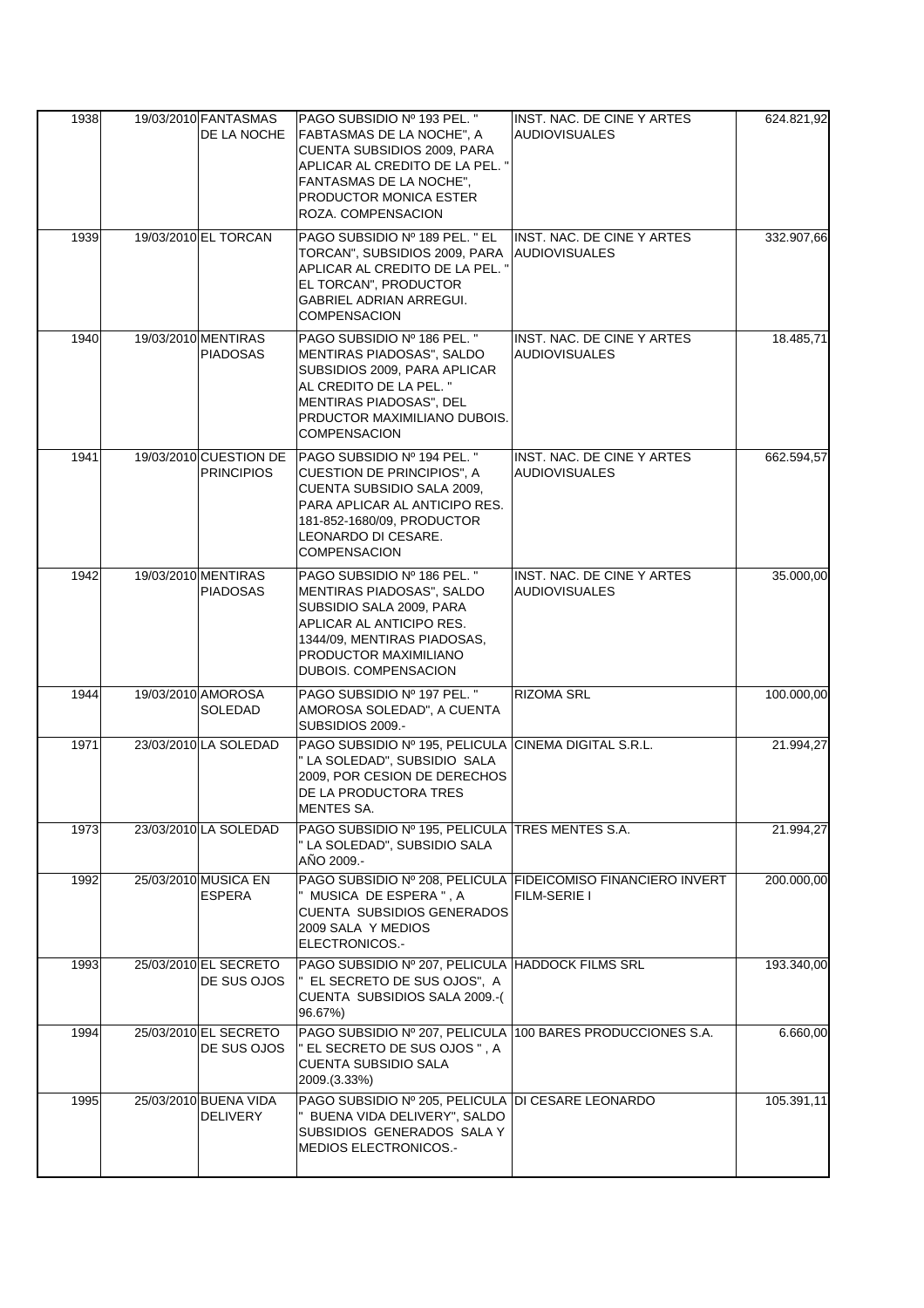| 1996 | 25/03/2010 LOS     |                                                  | PAGO SUBSIDIO Nº 204, PELICULA AEROPLANO S.A                                                                                                         |                | 100.000,00 |
|------|--------------------|--------------------------------------------------|------------------------------------------------------------------------------------------------------------------------------------------------------|----------------|------------|
|      |                    | <b>PARANOICOS</b>                                | " LOS PARANOICOS", SALDO<br>SUBSIDIO SALA 2009 Y A CUENTA<br>MEDIOS ELECTRONICOS.-                                                                   |                |            |
|      |                    |                                                  |                                                                                                                                                      |                |            |
| 1997 | 25/03/2010 ANITA   |                                                  | PAGO SUBSIDIO Nº 203, PELICULA MC, MILLECENTO S.R.L.<br>ANITA", A CUENTA SUBSIDIOS<br>2009.-                                                         |                | 100.000,00 |
| 2000 |                    | 25/03/2010 EL RATON<br>PEREZ 2                   | PAGO SUBSIDIO Nº 201, PELICULA PATAGONIK FILM GROUP S.A.<br>" EL RATON PEREZ 2 ", A CUENTA<br>SUBSIDIOS 2009.-                                       |                | 250.000,00 |
| 2123 |                    |                                                  | 26/03/2010 LA CONFESION PAGO SUBSIDIO Nº 216, PELICULA CINEMA DIGITAL S.R.L.<br>" LA CONFESION", A CUENTA SE<br>SUBSIDIOS CONFORME RES Nº<br>2373/05 |                | 300.000,00 |
| 2127 |                    | 26/03/2010 EL RATON<br>PEREZ <sub>2</sub>        | PAGO SUBSIDIO Nº 214, PELICULA PATAGONIK FILM GROUP S.A.<br>" EL RATON PEREZ 2 ", A CUENTA<br>DE SUBSIDIOS AÑO 2009                                  |                | 250.000,00 |
| 2156 |                    | 29/03/2010 CABEZA DE<br><b>PESCADO</b>           | PAGO SUBSIDIO Nº 213, PELICULA CRESCIA JOSE LUIS<br>" CABEZA DE PESCADO", SALDO<br>SUBSIDIOS AÑO 2009.-                                              |                | 81.546,84  |
| 2159 |                    | 29/03/2010 LAS VIUDAS<br>DE LOS<br><b>JUEVES</b> | PAGO SUBSIDIO Nº 206, PELICULA HADDOCK FILMS SRL<br>" LAS VIUDAS DE LOS JUEVES", A<br>CUENTA SUBSIDIO SALA AÑO<br>2009.-                             |                | 200.000,00 |
| 2167 | 30/03/2010 MARTIN  | FIERRO, UNA<br>AVENTURA<br>ANIMADA               | PAGO SUBSIDIO Nº 223, PELICULA ALEPH MEDIA S.A.<br>" MARTIN FIERRO, UNA<br>AVENTURA ANIMADA", SUBSIDIO<br>AÑO 2009.-                                 |                | 208.398,86 |
| 1805 |                    | 09/03/2010 LA ULTIMA<br><b>MUERTE</b>            | PAGO SUBSIDIO Nº 172, PELICULA ALEPH MEDIA S.A.<br>" LA ULTIMA MUERTE", SALSO<br>ANTICIPO DE SUBS OTORGADO<br>POR RES Nº 2687/09.-                   |                | 25.000,00  |
| 1806 |                    | 09/03/2010 LA ULTIMA<br><b>MUERTE</b>            | PAGO SUBSIDIO Nº 172, PELICULA COSTA FILMS SA<br>" LA ULTIMA MUERTE", SALDO<br>ANTICIPO DE SUBS OTORGADO<br>POR ES Nº 2687/09.-                      |                | 25.000,00  |
| 1807 |                    | 09/03/2010 LA ULTIMA<br><b>MUERTE</b>            | PAGO SUBSIDIO Nº 173, PELICULA ALEPH MEDIA S.A.<br>" LA ULTIMA MUERTE ", A CUENTA<br>ANTICIPO DE SUBS OTORGADO<br>POR RES Nº 1791/09                 |                | 50.000,00  |
| 1808 |                    | 09/03/2010 LA ULTIMA<br><b>MUERTE</b>            | PAGO SUBSIDIO Nº 173, PELICULA COSTA FILMS SA<br>" LA ULTIMA MUERTE", A CUENTA<br>ANTICIPO DE SUBS. OTORGADO<br>POR RES NH <sup>o</sup> 1791/09.-    |                | 50.000, 00 |
| 1809 |                    | 09/03/2010 DUELO DE<br><b>HERMANOS</b>           | PAGO SUBSIDIO Nº 174, A<br><b>CUENTA DE SUBSIDIOS OTORG</b><br>RES Nº 142/10.                                                                        | BD CINE S.R.L. | 150.000,00 |
| 1810 | 09/03/2010 FRANCIA |                                                  | PAGO SUBSIDIO Nº 175, PELICULA CAETANO ISRAEL ADRIAN<br>" FRANCIA", ACUENTA ANTICIPO<br>DE SUBSIDIOS OTORGADO POR<br>RES Nº 156/10                   |                | 100.000,00 |
| 1811 |                    | 09/03/2010 LA ULTIMA<br><b>MIRADA</b>            | PAGO SUBSIDIO Nº 176, PELICULA CINEMAGROUP S.R.L.<br>" LA ULTIMA MIRADA", ACUENTA<br>ANTICIPO DE SUBSIDIOS<br>OTORGADO POR RES Nº 2532/09.-          |                | 75.000,00  |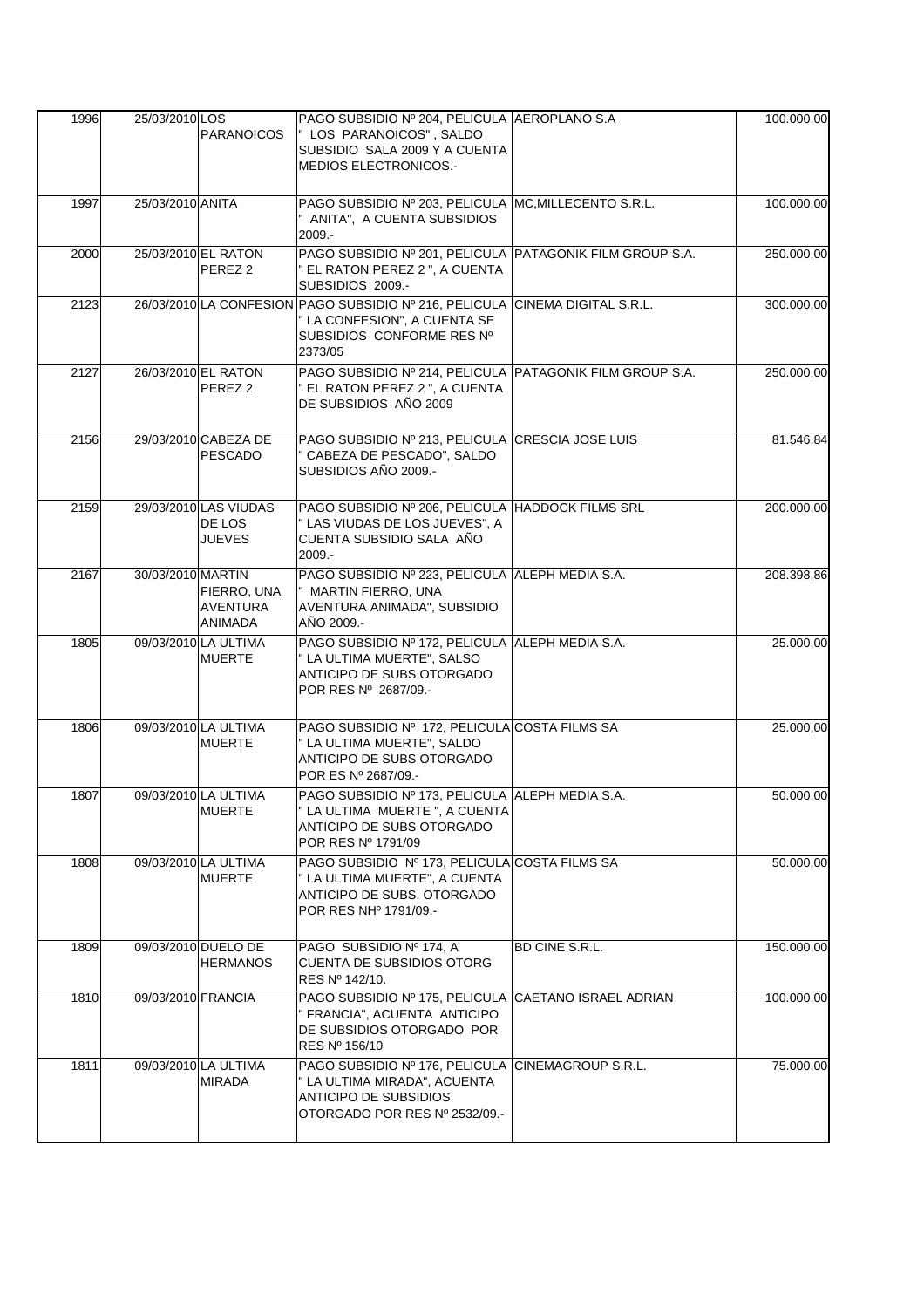| 1811 |                     | 09/03/2010 LA ULTIMA<br><b>MIRADA</b>             | PAGO SUBSIDIO Nº 176, PELICULA CINEMAGROUP S.R.L.<br>" LA ULTIMA MIRADA", ACUENTA<br><b>ANTICIPO DE SUBSIDIOS</b><br>OTORGADO POR RES Nº 2532/09.-                                                                          |                              | $-75.000,00$ |
|------|---------------------|---------------------------------------------------|-----------------------------------------------------------------------------------------------------------------------------------------------------------------------------------------------------------------------------|------------------------------|--------------|
| 1812 |                     | 09/03/2010 EL AGUA DEL<br>FIN DEL<br><b>MUNDO</b> | PAGO SUBSIDIO Nº 2177,<br>PELICULA " EL AGUA DEL FIN DEL<br>MUNDO", SALDO ANTICIPO DE<br>SUBSIDIOS OOTRGADO POR RES<br>Nº 146/10                                                                                            | <b>GUGLIOTTA JUAN PABLO</b>  | 90.000,00    |
| 1813 |                     | 09/03/2010 LA PATRIA<br><b>EQUIVOCADA</b>         | PAGO SUBSIDIO Nº 178, PELICULA ASTRO FILM S.R.L.<br>" LA PATRIA EQUIVOCADA", A<br>CUENTA ANTICIPO DE SUBS,<br>OTORGADO POR RES Nº 262/10                                                                                    |                              | 100.000,00   |
| 1814 | 09/03/2010 1952, EL | <b>DERROTADO</b>                                  | PAGO SUBSIDIO Nº 179, PELICULA AYACUCHO FILMS SRL<br>" 1952 EL DERROTADO", A<br><b>CUENTA ANTICIPO DE SUBSIDIOS</b><br>POR RES Nº 1451/09.-                                                                                 |                              | 70.000,00    |
| 1816 |                     | 09/03/2010 LA ULTIMA<br><b>MIRADA</b>             | PAGO SUBSIDIO Nº 176, PELICULA CINEMAGROUP S.R.L.<br>" LA ULTIMA MIRADA", ACUENTA<br>ANTICIPO DE SUBSIDIOS<br>OTORGADO POR RES Nº 2532/09.-                                                                                 |                              | 75.000,00    |
| 1817 |                     | 09/03/2010 EL INVIERNO<br>QUE BRINCAN             | PAGO SUBSIDIO Nº 180, PELICULA GUERRERO RODRIGO<br>DE LOS RAROS " EL INVIERNO DE LOS RAROS<br>QUE BRINCAN", A CUENTA<br><b>ANTICIPO DE SUBSIDIOS</b><br>OTORGADO POR RES Nº 2019/09.-                                       |                              | 50.000,00    |
| 1827 |                     | 09/03/2010 MIS DIAS CON<br><b>GLORIA</b>          | PAGO SUBSIDIO Nº 181, PELICULA A LA CARTA FILMS S.A.<br>" MIS DIAS DE GLORIA", A CUENTA<br><b>ANTICIPO DE SUBSIDIOS</b><br>OOTRGADO PO RES Nº 2655/09                                                                       |                              | 58.650,00    |
| 1911 |                     |                                                   | 19/03/2010 LOS ELEGIDOS PAGO SUBSIDIO Nº 199 PEL. "LOS BD CINE S.R.L.<br>ELEGIDOS", A CTA. ANTICIPO DE<br>SUBSIDIOS OTORGADO POR RES.<br>144/10.                                                                            |                              | 37.500,00    |
| 1913 | 19/03/2010 LAS      | <b>HERMANASL</b>                                  | PAGO SUBSIDIO Nº 191 PEL. " LAS OBRA SOCIAL DEL PERSONAL DE<br>HERMANAS L", A CTA. ANTICIPO<br>DE SUBSIDIOS OTORGADO POR<br>RESOLUCION Nº 355/01, CESION<br>DEL PRODUCTOR M&S<br>PRODUCCIONES-FABRICA DE<br><b>CINE SRL</b> | LA INDUSTRIA CINEMATOGRAFICA | 4.976,95     |
| 1914 | 19/03/2010 LAS      | <b>HERMANASL</b>                                  | PAGO SUBSIDIO Nº 191 PEL. "LAS S.I.C.A.<br>HERMAMNAS L", A CTA. ANTICIPO<br>DE SUBSIDIOS OTORGADO POR<br>RES. 368/10. CESION DEL<br>PRODUCTOR M & S<br>PRODUCCIONES SRL-FABRICA DE<br><b>CINE SRL</b>                       |                              | 49.669,97    |
| 1915 | 19/03/2010 LAS      | <b>HERMANASL</b>                                  | PAGO SUBSIDIO Nº 191 PEL. " LAS M & S PRODUCCION SRL<br>HERMAMNAS L", A CTA. ANTICIPO<br>DE SUBSIDIO OTORGADO POR<br>RES. 386/10.-                                                                                          |                              | 45.353,00    |
| 1975 | 23/03/2010 PAJAROS  | <b>MUERTOS</b>                                    | PAGO SUBSIDIO Nº 190, PELICULA JB PRODUCCIONES SRL<br>" PAJAROS MUERTOS", ANTICIPO<br>DE SUBSIDIOS OTORGADO POR<br>RES Nº 338/10                                                                                            |                              | 30.000,00    |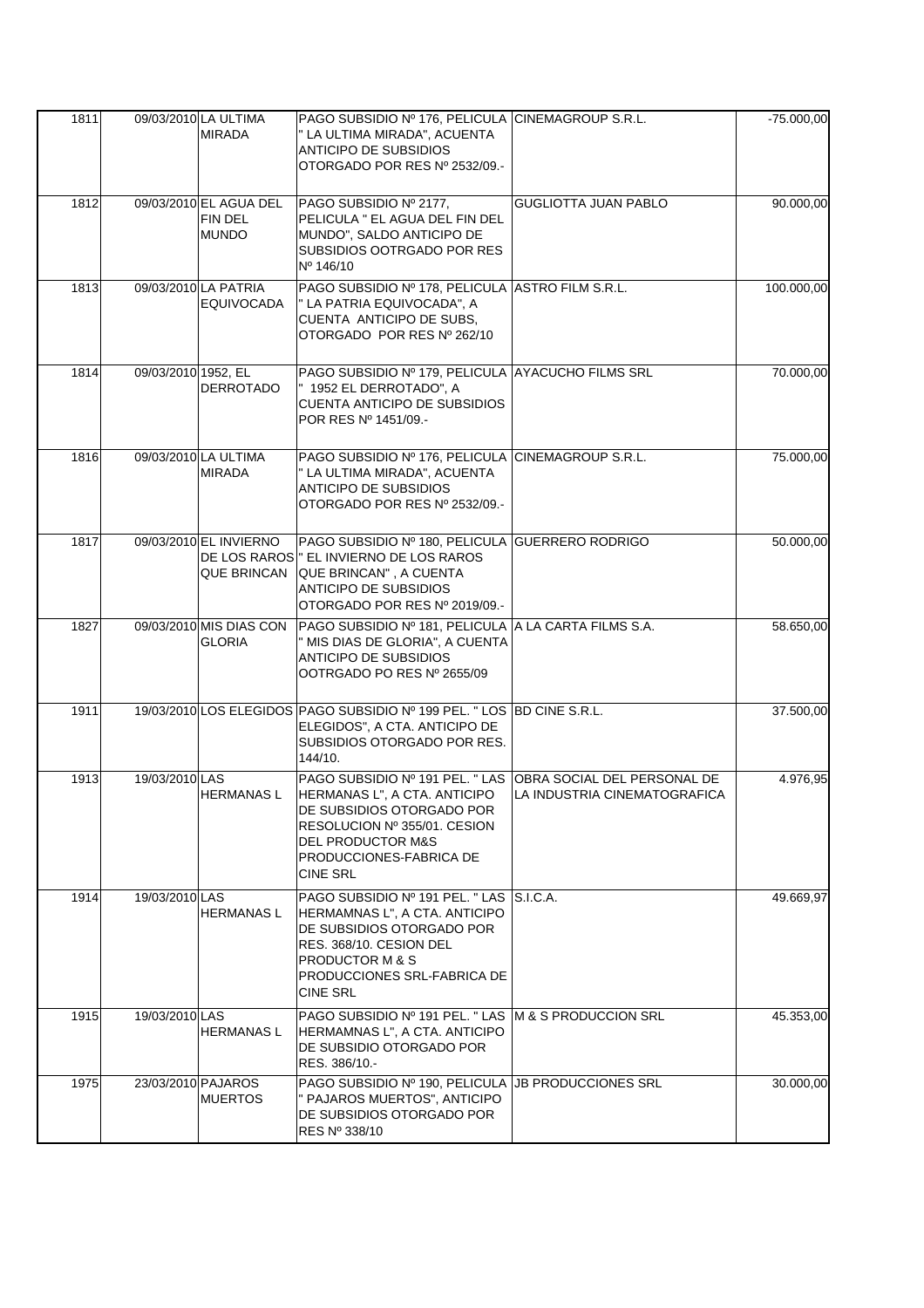| 1976 |                    |                                          | 23/03/2010 LOS ELEGIDOS PAGO SUBSIDIO Nº 199, PELICULA SUDESTADA CINE SRL       |                                                             | 37.500,00  |
|------|--------------------|------------------------------------------|---------------------------------------------------------------------------------|-------------------------------------------------------------|------------|
|      |                    |                                          | " LOS ELEGIDOS", A CUENTA                                                       |                                                             |            |
|      |                    |                                          | ANTICIPO DE SUBSIDIOS                                                           |                                                             |            |
|      |                    |                                          | OTORGADO POR RES Nº 144/10.                                                     |                                                             |            |
| 1977 |                    | 23/03/2010 SOLOS EN LA                   | PAGO SUBSIDIO Nº 198, PELICULA SUDESTADA CINE SRL                               |                                                             | 75.000,00  |
|      |                    | <b>CIUADAD</b>                           | " SOLOS EN LA CIUDAD", A                                                        |                                                             |            |
|      |                    |                                          | <b>CUENTA ANTICIPO DE SUBSIDIOS</b><br>OTORGADO POR RES Nº 143/10               |                                                             |            |
|      |                    |                                          |                                                                                 |                                                             |            |
| 1988 | 25/03/2010 DIAS DE |                                          | PAGO SUBSIDIO Nº 212, PELICULA OCAMPO MANUEL ANGEL                              |                                                             | 45.000,00  |
|      |                    | <b>TRADICION</b>                         | " DIAS DE TRADICION", SALDO                                                     |                                                             |            |
|      |                    | SERAN                                    | <b>ANTICIPO DE SUBSIDIOS</b>                                                    |                                                             |            |
|      |                    |                                          | OTORGADO POR RES Nº 135/10                                                      |                                                             |            |
| 1989 |                    | 25/03/2010 EL MAITEN,                    |                                                                                 | PAGO SUBSIDIO Nº 211, PELICULA ECHEVERRIA, CARLOS ALEJANDRO | 72.710,00  |
|      |                    | <b>LIBERTADY</b>                         | " EL MAITEN, LIBERTAD Y                                                         |                                                             |            |
|      |                    | TIERRA                                   | TIERRA", SALDO ANTICIPO DE<br>SUBS. OTORGADO POR RES Nº                         |                                                             |            |
|      |                    |                                          | 2601/09                                                                         |                                                             |            |
| 1990 | 25/03/2010 TANOS,  |                                          | PAGO SUBSIDIO Nº 210, PELICULA GAPZ CINE SRL                                    |                                                             | 61.807,00  |
|      |                    | <b>NOSOTRAS</b>                          | " TANOS NOSOTRAS QUE                                                            |                                                             |            |
|      |                    | <b>QUE ESTAMOS</b>                       | <b>TODAVIA ESTAMOS VIVAS" (</b>                                                 |                                                             |            |
|      |                    | <b>VIVAS</b>                             | HISTORIAS DE ITALIANOS                                                          |                                                             |            |
|      |                    |                                          | SECUESTRADOS EN ), SALDO                                                        |                                                             |            |
|      |                    |                                          | ANTICIPO DE SUBSIDIOS<br>OTORGADO POR RES Nº12/10                               |                                                             |            |
|      |                    |                                          |                                                                                 |                                                             |            |
| 2126 |                    | 26/03/2010 UN MUNDO<br><b>MISTERIOSO</b> | PAGO SUBSIDIO Nº 215, PELICULA RIZOMA SRL                                       |                                                             | 100.000,00 |
|      |                    |                                          | " UN MUNDO MISTERIOSO", A<br><b>CUENTA ANTICIPO DE SUBSIDIOS</b>                |                                                             |            |
|      |                    |                                          | OTORGADO POR RES Nº 462/10                                                      |                                                             |            |
|      |                    |                                          |                                                                                 |                                                             |            |
| 2166 |                    | 30/03/2010 LA PATRIA                     | PAGO SUBSIDIO Nº 224, PELICULA ASTRO FILM S.R.L.                                |                                                             | 100.000,00 |
|      |                    | <b>EQUIVOCADA</b>                        | " LA PATRIA EQUIVOCADA", A                                                      |                                                             |            |
|      |                    |                                          | <b>CUENTA ANTICIPO DE SUBS</b>                                                  |                                                             |            |
|      |                    |                                          | OTORGADO POR RES Nº 262/10.-                                                    |                                                             |            |
|      |                    |                                          |                                                                                 |                                                             |            |
| 1691 | 03/03/2010 LAS     | <b>AVENTURAS</b>                         | PAGO SUBSIDIO Nº 158, PELICULA CINEGRAFIA S.R.L.<br>" LAS AVENTURAS DE NAHUEL Y |                                                             | 90.000,00  |
|      |                    | DE NAHUEL Y                              | TRINKA", PRIMERA CUOTA                                                          |                                                             |            |
|      |                    | TRINKA                                   | COMPLEMENTO SUBSIDIOS RES                                                       |                                                             |            |
|      |                    |                                          | Nº 550/07.-                                                                     |                                                             |            |
| 1764 | 04/03/2010 RODNEY  |                                          | PAGO SUBSIDIO Nº 165, PELICULA ZAZEN PRODUCCIONES S.A.                          |                                                             | 58.500,00  |
|      |                    |                                          | RODNEY", SEGUNDA CUOTA                                                          |                                                             |            |
|      |                    |                                          | COMPLEMENTO RES Nº 550/07,(                                                     |                                                             |            |
|      |                    |                                          | 90%)                                                                            |                                                             |            |
| 1765 | 04/03/2010 RODNEY  |                                          | PAGO SUBSIDIO Nº 165, PELCIULA MATIZ ARTE DIGITAL SA.                           |                                                             | 6.500,00   |
|      |                    |                                          | " RODNEY", SEGUNDA CUOTA<br>COMPLEMENTO RES Nº 550/07, (                        |                                                             |            |
|      |                    |                                          | 10%                                                                             |                                                             |            |
| 1943 |                    | 19/03/2010 MENTIRAS                      | PAGO SUBSIDIO Nº 186 PEL. "                                                     | INST. NAC. DE CINE Y ARTES                                  | 65.000,00  |
|      |                    | <b>PIADOSAS</b>                          | MENTIRAS PIADOSAS", SALDO                                                       | <b>AUDIOVISUALES</b>                                        |            |
|      |                    |                                          | SUBSIDIO 2009, PARA APLICAR AL                                                  |                                                             |            |
|      |                    |                                          | ANTICIPO RES. 1344/09 MENTIRAS                                                  |                                                             |            |
|      |                    |                                          | PIADOSAS, PRODUCTOR                                                             |                                                             |            |
|      |                    |                                          | MAXIMILIANO DUBOIS.                                                             |                                                             |            |
|      |                    |                                          | <b>COMPENSACION</b>                                                             |                                                             |            |
| 1974 |                    | 23/03/2010 EL ULTIMO                     | PAGO SUBSIDIO Nº 192,                                                           | MONOGATARI FILMS S.R.L.                                     | 20.000,00  |
|      |                    | <b>APLAUSO</b>                           | PELICULAS " EL ULTIMO<br>APLAUSO", SEGUNDA CUOTA                                |                                                             |            |
|      |                    |                                          | COMPLEMENTO RES Nº 550/07.-                                                     |                                                             |            |
| 1991 |                    | 25/03/2010 TRES DESEOS                   | PAGO SUBSIDIO Nº 209, PELICULA CIC CINE SRL                                     |                                                             | 40.000,00  |
|      |                    |                                          | " TRES DESEOS ", SALDO 1ERA                                                     |                                                             |            |
|      |                    |                                          | CUOTA COMPLEMENTO RES Nº                                                        |                                                             |            |
|      |                    |                                          | 550/07.-                                                                        |                                                             |            |
|      |                    |                                          |                                                                                 |                                                             |            |